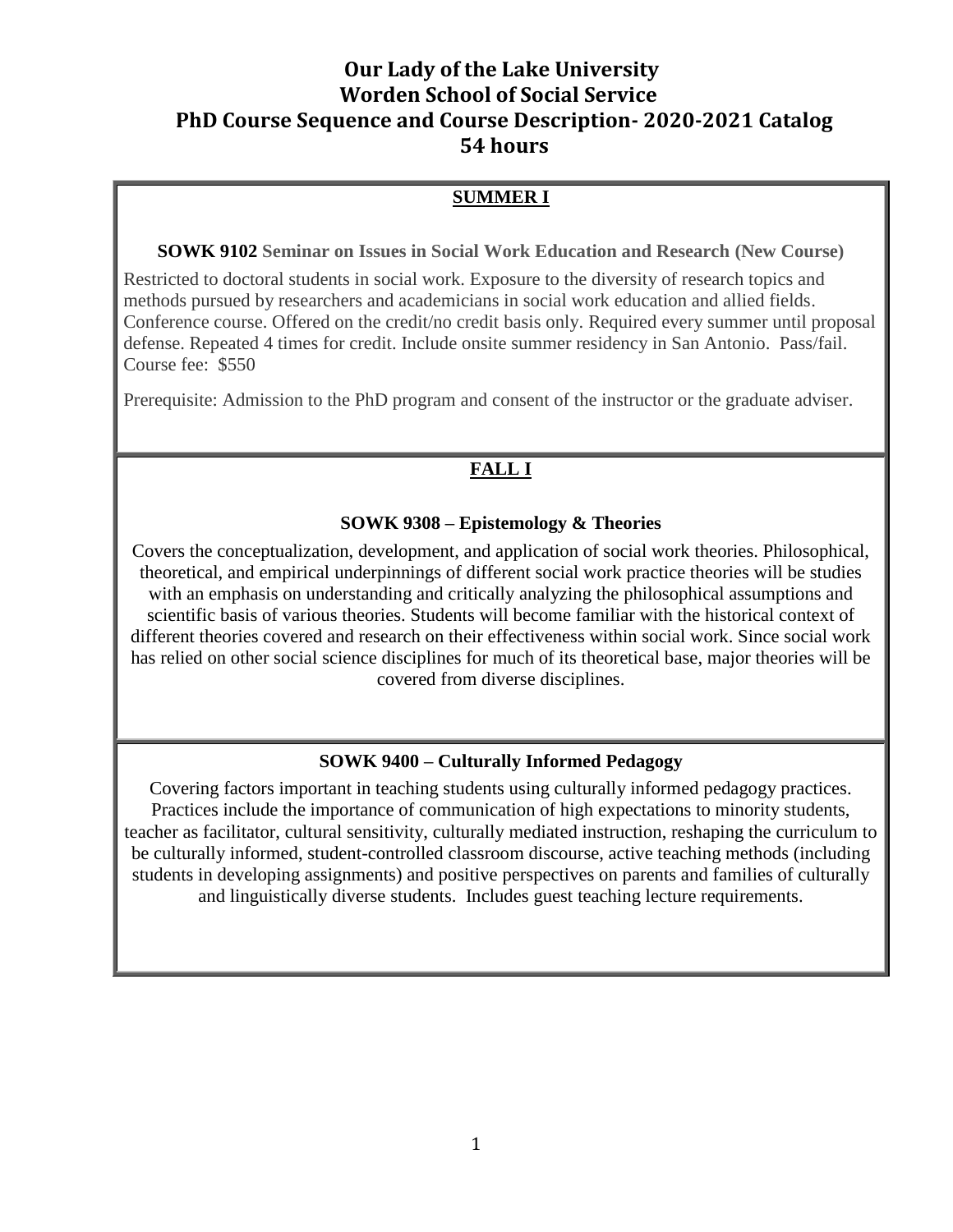## **SPRING I**

## **SOWK 9315 – Statistical Methods I**

The fundamental procedures for data organization and analysis. Subjects include frequency distributions, graphical presentation, sampling, experimental design, inference, and regression.

## **SOWK 9319 – Qualitative Research I**

Introduction to qualitative research paradigms, their epistemologies, theories, and methods. The major focus is to survey qualitative methods of inquiry including research designs, specific data collection methods, and analytic and interpretive procedures. A major portion of the class time is distributed toward a qualitative field experience where students work on a qualitative research project with a faculty member.

## **SUMMER II**

## **SOWK 9102 Seminar on Issues in Social Work Education and Research (New Course)**

Restricted to doctoral students in social work. Exposure to the diversity of research topics and methods pursued by researchers and academicians in social work education and allied fields. Conference course. Offered on the credit/no credit basis only. Required every summer until proposal defense. May be repeated 4 times for credit. Include onsite summer residency in San Antonio. Pass/fail. Course fee: \$550

Prerequisite: Admission to the PhD program and consent of the instructor or the graduate adviser.

# **FALL II**

## **SOWK 9325 – Statistics II**

Designed the build upon Statistical Analysis I. The focus is on multivariate statistical procedures and the utilization of the statistical output in research findings.

## **SOWK 9330 – Quantitative Research**

Designed to introduce the students to fundamental concepts and statistical procedures used in social work research. It also introduces students to computer applications of data analysis and helps to develop basic skills in data file construction, management, and statistical analysis. The primary focus of the course is on developing a conceptual and mathematical understanding of statistics needed for advanced work in research design, model development, model fitting and estimation, hypothesis testing, multivariate techniques, and interpretation of data.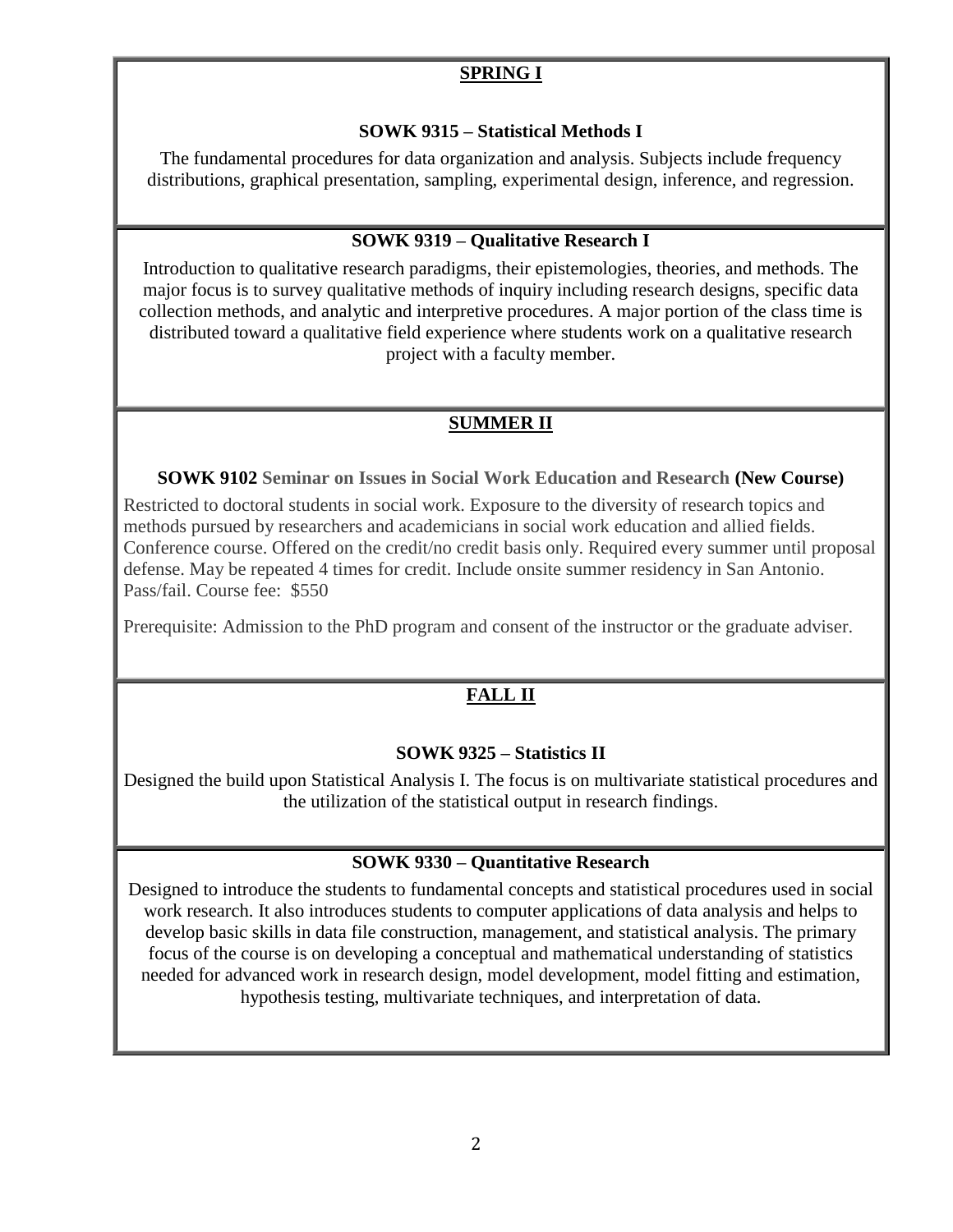## **SPRING II**

#### **SOWK 9338 – Qualitative Research II**

Designed to build upon Qualitative Research I. An experiential course where students apply qualitative methods with the primary focus of the course on developing a publishable quality manuscript using rigorous qualitative design and analysis.

#### **SOWK 9342 – Grants and Proposals**

This project-based course covers the complete process of grant proposal development: identification of achievable and fundable project, research and assessment of viable funding sources, funder relations, proposal writing, budget development, preparation of a full proposal package for submission, and post award or rejection follow-up with funders. Students gain an understanding of the academic research funding environment and became familiar with tools and resources available to assist them as they seek funds for their projects/ institutions. Students must have a specific project or fairly-well developed idea that they build upon as the basis for their coursework and final grant proposal.

## **SUMMER III**

**SOWK 9102 Seminar on Issues in Social Work Education and Research (New Course)**

Restricted to doctoral students in social work. Exposure to the diversity of research topics and methods pursued by researchers and academicians in social work education and allied fields. Conference course. Offered on the credit/no credit basis only. Required every summer until proposal defense. May be repeated 4 times for credit. Include onsite summer residency in San Antonio. Pass/fail. Course fee: \$550

Prerequisite: Admission to the PhD program and consent of the instructor or the graduate adviser.

## **FALL III**

#### S**OWK 9446 – Pedagogy of Distance Education**

Applying what has been learned in Introduction to Pedagogy to the online environment covering curriculum development, working with instruction designers, implementation and evaluation, integrating technology across the curriculum, classroom environments and management, critical issues in distance education paradigms and developing community and student engagement. Includes guest teaching lecture requirements.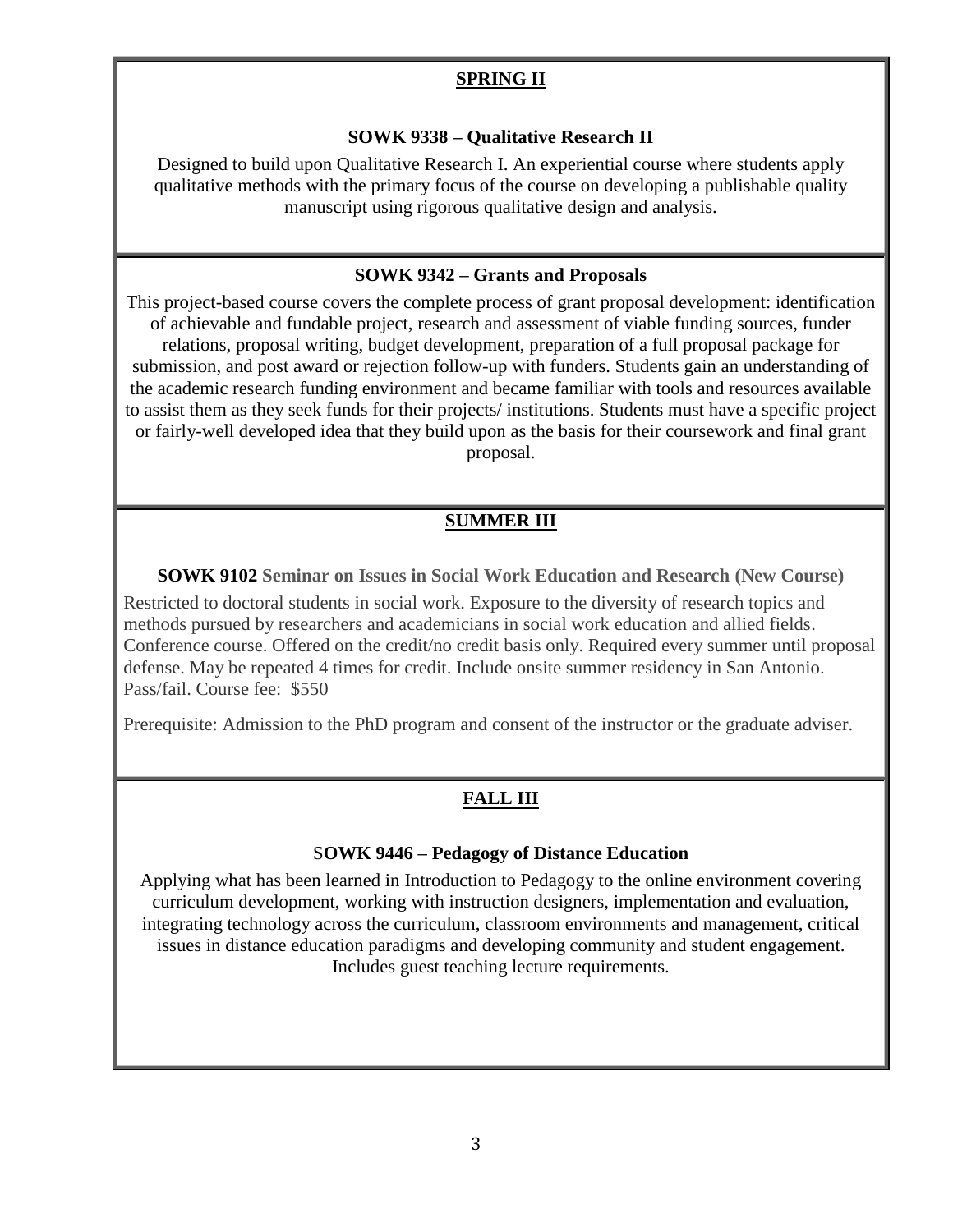## **SOWK 9351 – Mixed Methods Research**

Provides an overview of mixed methods research, with an emphasis on its application in social work research. Students are expected to have a basic understanding of quantitative and qualitative research methods prior to beginning this course. "Mixed methods" refers to the intentional mixing of quantitative and qualitative approaches within one study or across a program of research. Engagement in mixed methods research is intended to enhance that researcher's ability to study complex social phenomena holistically, while minimizing some of the limitations posed by monomethod (qualitative or quantitative) designs. The foundation for conducting mixed methods research in social work is laid by exploring the historical, philosophical, and epistemological, roots of this emerging research methodology. Methods for collecting, analyzing and presenting data will also be discussed.

## **SPRING III**

## **SOWK 9363 – Scholarly Writing and Publishing**

To prepare students to develop and improve skills in scholarly writing and proposal development and providing students with both scholarly and practical knowledge on writing and publishing scientific manuscript in peer reviewed social science related journals. It will cover techniques for writing clear and well-organized manuscripts and ethical issues involving manuscripts preparation and publication. Emphasis will be placed on writing, editing, reviewing, revise and submit, and other applicable skills. At the end of this course, students will submit their paper publication.

#### **SOWK 9365 – Comprehensive** (New Course)

Designed to help students demonstrate knowledge in the substantive issues, key research questions, theory, empirical evidence, and implications in their area of specialization. The equivalent of three lecture hours a week for one semester. Offered on the credit/no credit basis only.

Prerequisite: Graduate standing and consent of instructor. Cumulates in the taking of the comprehensive.

## **SUMMER IV**

**SOWK 9102 Seminar on Issues in Social Work Education and Research** (New Course)

Restricted to doctoral students in social work. Exposure to the diversity of research topics and methods pursued by researchers and academicians in social work education and allied fields. Conference course. Offered on the credit/no credit basis only. Required every summer until proposal defense. May be repeated 4 times for credit. Include onsite summer residency in San Antonio. Course fee: \$550

Prerequisite: Admission to the PhD program and consent of the instructor or the graduate adviser.